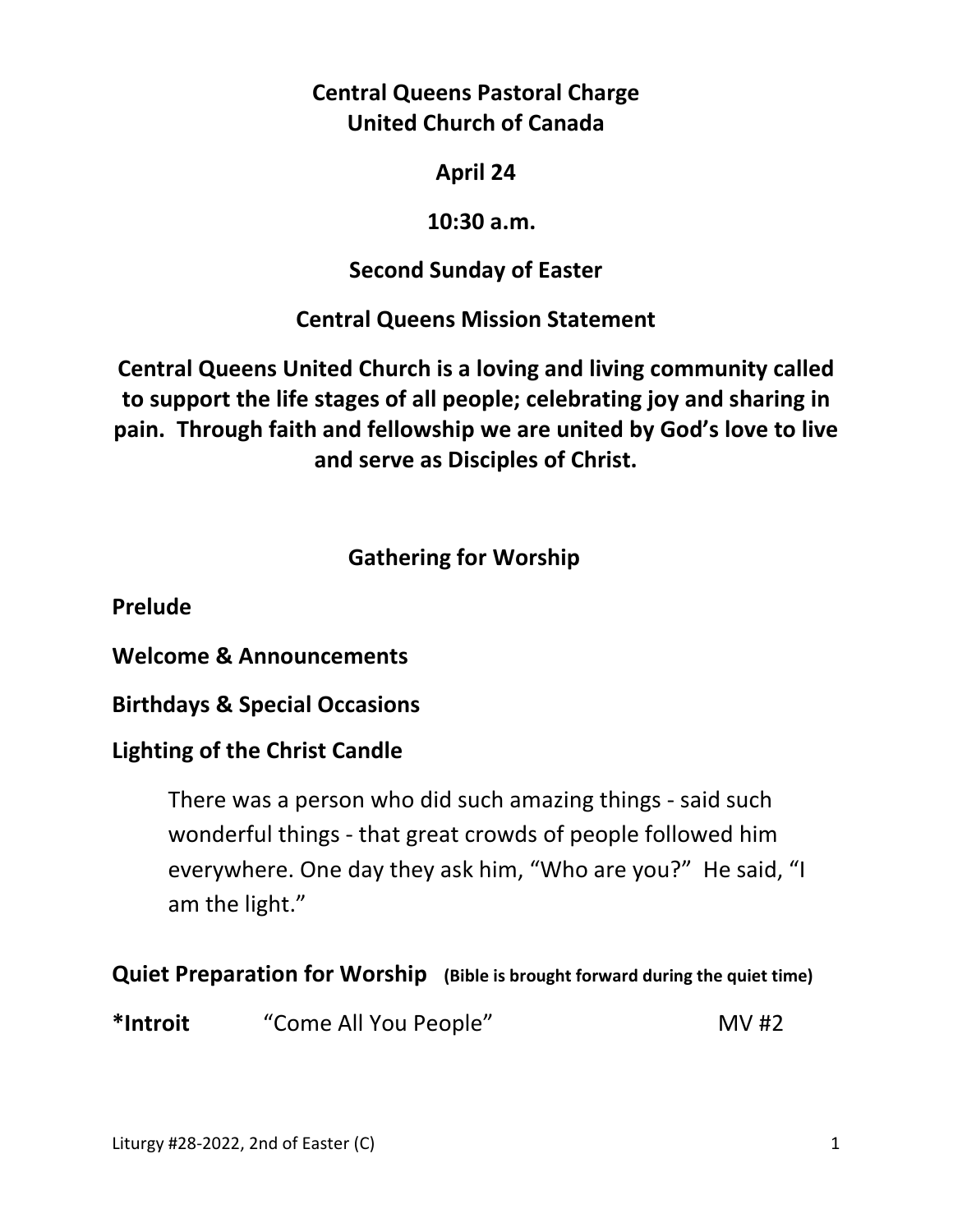## **Call to Worship**

 God's rainbow arches over us; we fear nothing anymore. For what can conquer God?  **Before the beginning, and after the end, God is, and God will be.**  Everything works together for God's goals.  **If God is with us, nothing we do is wasted;**  like sunbeams dancing on a lake, even our weakest efforts will gather into the glory of God.  **Gales may buffet, and storm clouds may shadow, but God will never give up on us.**  We will arise and go now; we will sink into God's watery womb,  **and rise again into a new life.**  A new day has dawned.  **This is the day God gave us we will rejoice and be glad in it.** 

**\*Hymn** "Never Ending Joy"MV #40

### **Opening Prayer**

 **We are witnesses, O God, that, in you, suffering and death do not have the final word. Praise be to you, for the dawning of this new day; a day when gentleness rules over might, Spirit makes a way for true community, and love always wins.**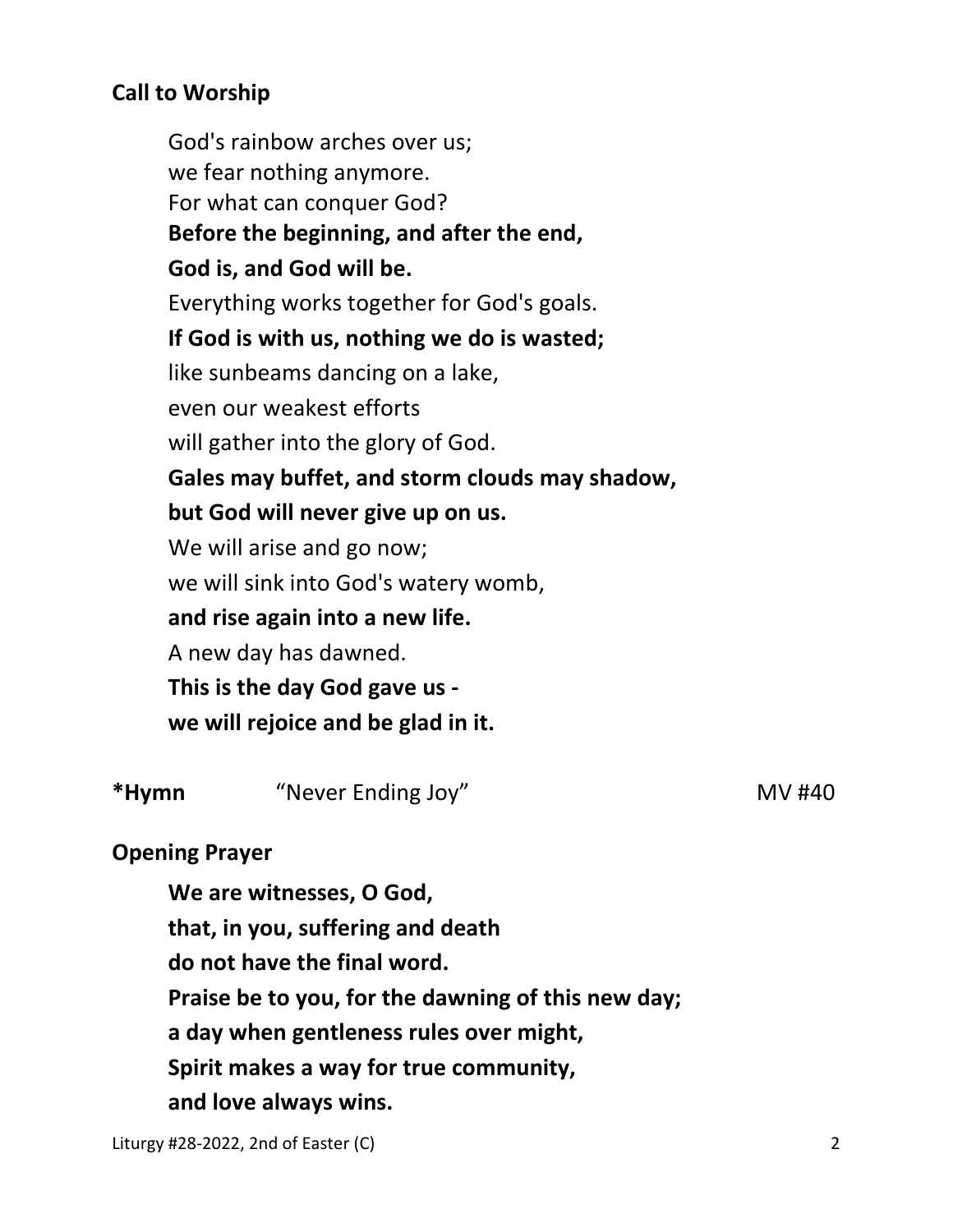**This is the day you have given us; we will rejoice and be glad in it.** 

With Jesus, we share in the ancient prayer…

#### **Lord's Prayer**

**Our Father, which art in heaven, hallowed be thy name. Thy Kingdom come, thy will be done on earth, as it is in heaven. Give us this day our daily bread; and forgive us our trespasses, as we forgive those who trespass against us; and lead us not into temptation, but deliver us from evil. For thine is the kingdom, the power, and the glory, for ever and ever. Amen.** 

| Psalm 150                 |                | <b>VU#874</b>    |
|---------------------------|----------------|------------------|
| *Hymn                     | "like a child" | VU #366 vv. 1, 2 |
| <b>All God's Children</b> |                |                  |
| *Hymn                     | "like a child" | VU #366 v. 3     |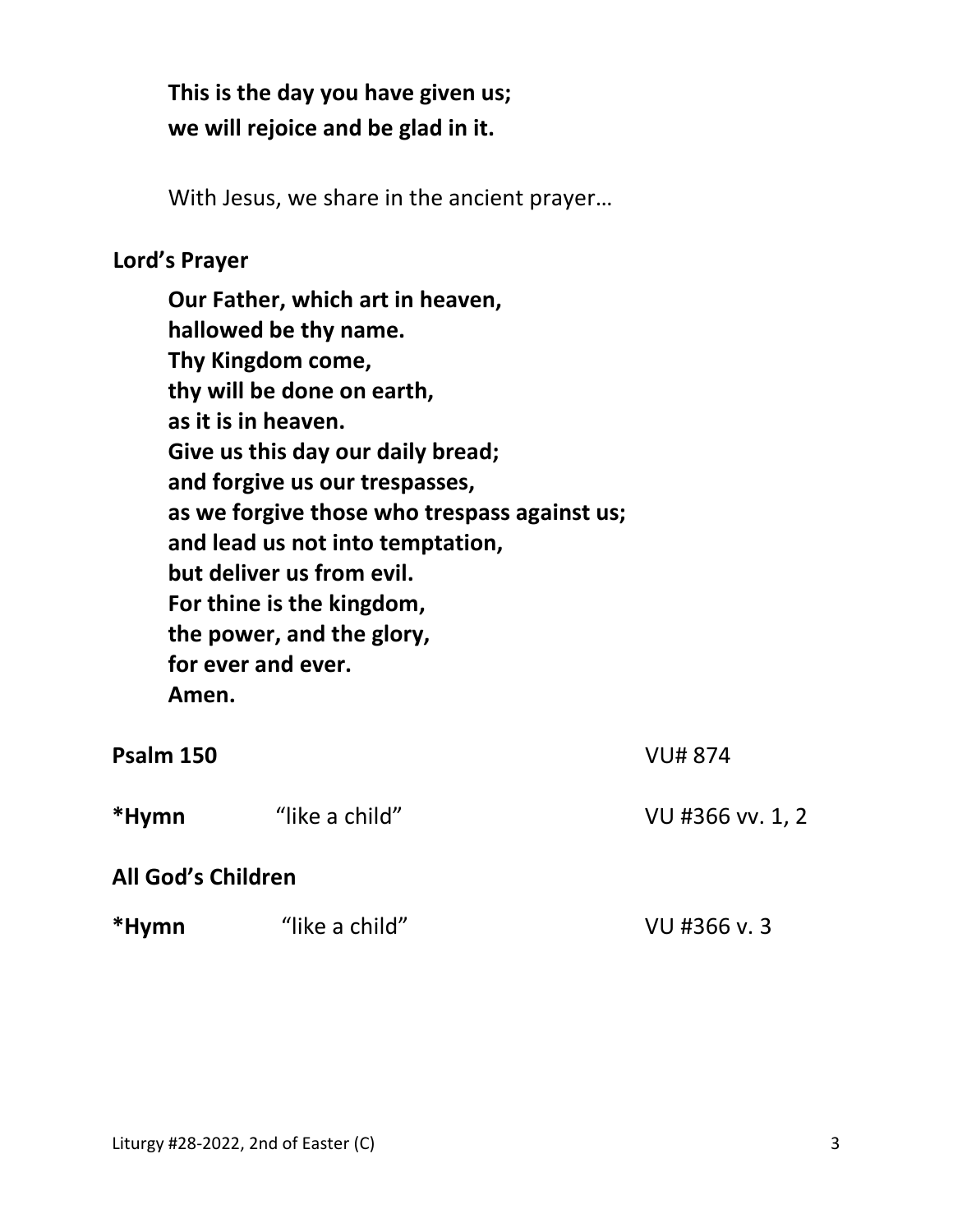## **Presentation of Our Gifts**

#### **Invitation to Generosity**

 In this season of Easter, we celebrate God's most precious gift to us in Christ's dying and rising. As we present our offering today, let us give with thankful hearts, trusting that God can do amazing things through the gifts we offer.

#### **Offertory**

**\*Presentation of Offering** "Deep in Our Hearts" MV #154 v. 2

**Generous God,** 

 **along with our gifts we offer you our thanks for your steadfast love, our foundation when things around us seem uncertain. Bless these gifts and the ministry of our congregation. May what we offer spread the blessings we know to others, in the name of Jesus Christ, the Risen One.** 

 **Amen.** 

 **Listening for the Word** 

#### **Sacred Word**

#### **Acts 5:27–32**

When they had brought them, they had them stand before the council. The high priest questioned them, saying, "We gave you strict orders not to teach in this name, yet here you have filled Jerusalem with your teaching and you are determined to bring this man's blood on us." But Peter and the apostles answered, "We must obey God rather than any human authority. The God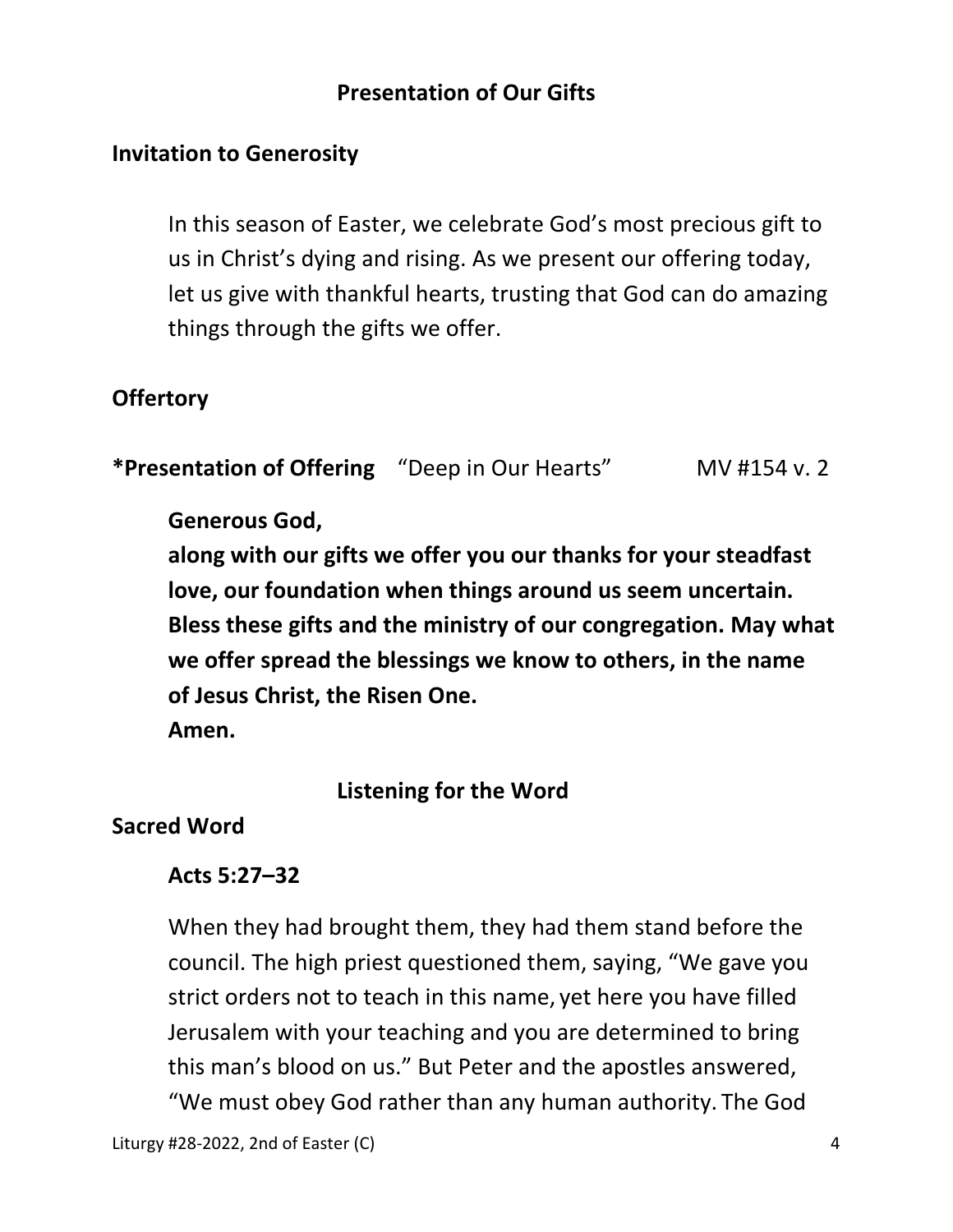of our ancestors raised up Jesus, whom you had killed by hanging him on a tree. God exalted him at his right hand as Leader and Saviour that he might give repentance to Israel and forgiveness of sins. And we are witnesses to these things, and so is the Holy Spirit whom God has given to those who obey him."

### **John 20:19–31**

When it was evening on that day, the first day of the week, and the doors of the house where the disciples had met were locked for fear of the Jews, Jesus came and stood among them and said, "Peace be with you." After he said this, he showed them his hands and his side. Then the disciples rejoiced when they saw the Lord. Jesus said to them again, "Peace be with you. As the Father has sent me, so I send you." When he had said this, he breathed on them and said to them, "Receive the Holy Spirit. If you forgive the sins of any, they are forgiven them; if you retain the sins of any, they are retained."

But Thomas (who was called the Twin), one of the twelve, was not with them when Jesus came. So the other disciples told him, "We have seen the Lord." But he said to them, "Unless I see the mark of the nails in his hands, and put my finger in the mark of the nails and my hand in his side, I will not believe."

A week later his disciples were again in the house, and Thomas was with them. Although the doors were shut, Jesus came and stood among them and said, "Peace be with you." Then he said to Thomas, "Put your finger here and see my hands. Reach out your hand and put it in my side. Do not doubt but believe."  $28$ Thomas answered him, "My Lord and my God!" Jesus said to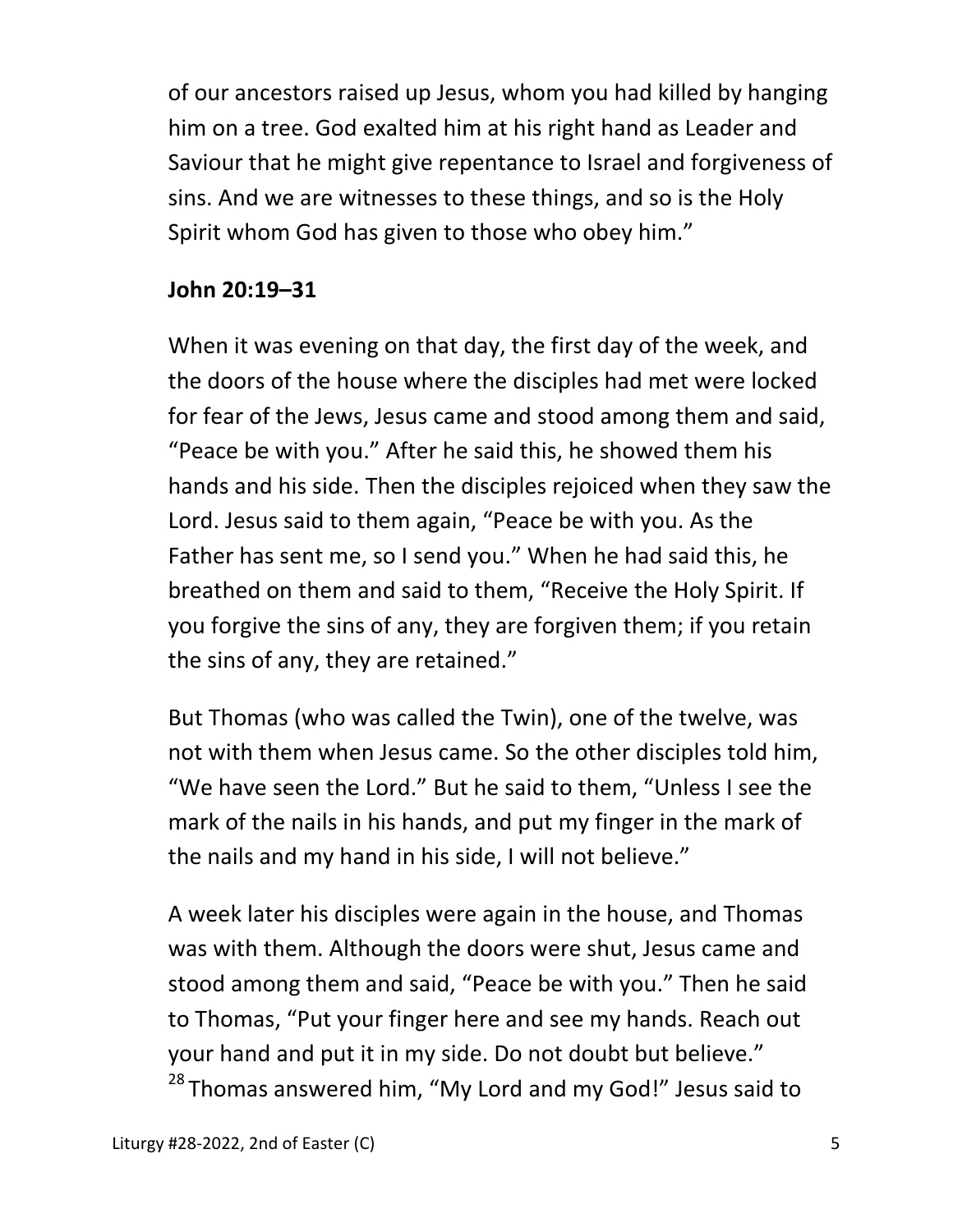him, "Have you believed because you have seen me? Blessed are those who have not seen and yet have come to believe."

Now Jesus did many other signs in the presence of his disciples, which are not written in this book. But these are written so that you may come to believe that Jesus is the Messiah, the Son of God, and that through believing you may have life in his name.

## **Anthem**

### **Sermon**

### **Reflective Music**

## **Prayers of Thanksgiving and Intercession**

 We give thanks to you, O God, for you are good.  **Your steadfast love endures forever.** 

 We thank you, God, for the many ways you provide for our needs: for air and water, for food and shelter, for work to do and rest to sustain us. We pray for your creation, too often at risk because of the choices we've made. Help us care for the earth and all its creatures and relationships. Show us how to cherish the gifts you have given and protect them for future generations.

 We give thanks to you, O God, for you are good.  **Your steadfast love endures forever.** 

 We thank you, God, for family: the families we were born or adopted into, the families we married into, and other families who welcomed us into their midst as friends and neighbours. We pray for those who have lost family members and relationships,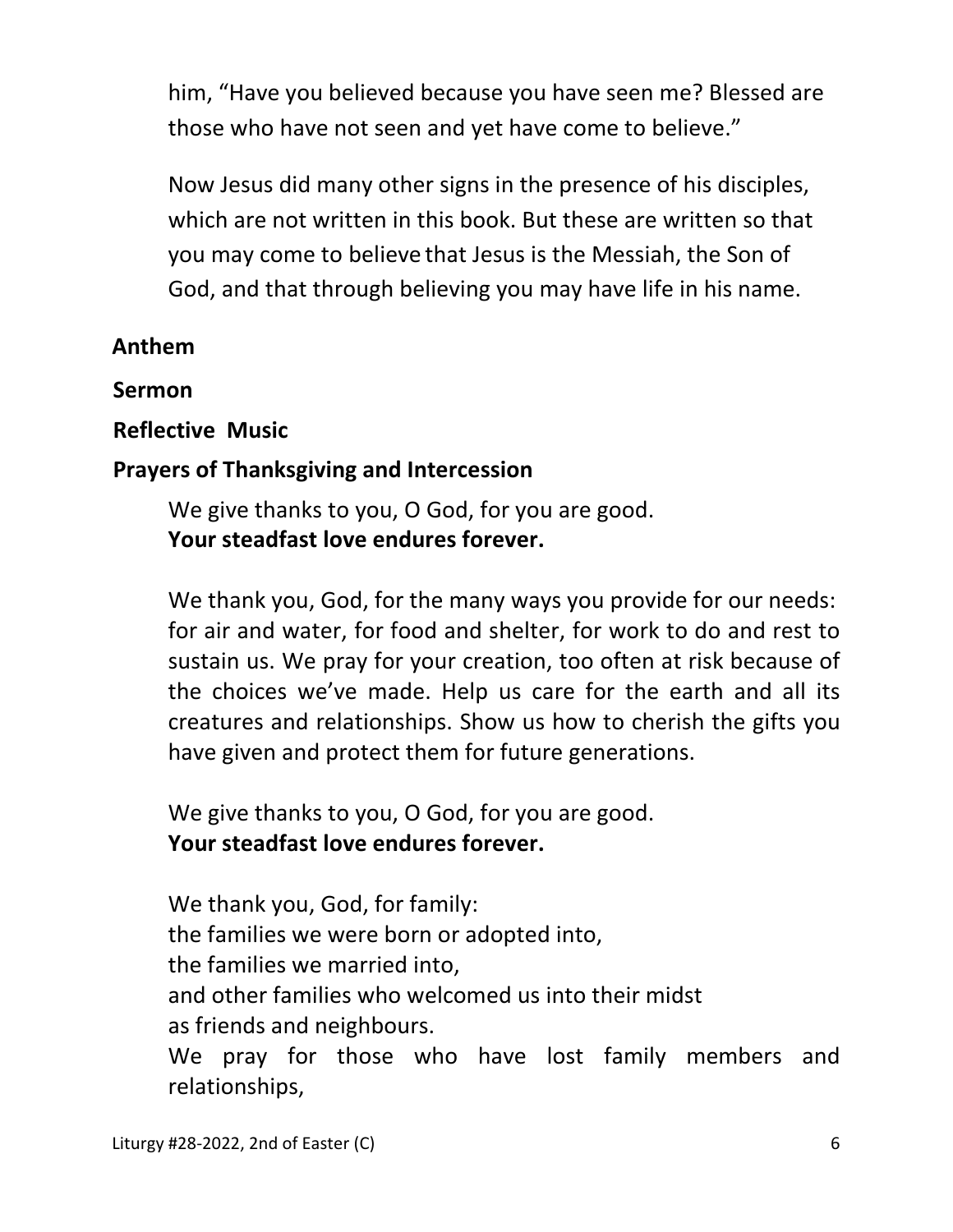and for any who know abuse and pain within the family circle.

*Keep a brief silence*

 God, we also thank you for friendship: for friends who have supported us through months of pandemic restrictions and for those who bring us joy and wise counsel. Help us extend the gift of friendship to those who are experiencing isolation, loneliness or grief.

 We give thanks to you, O God, for you are good.  **Your steadfast love endures forever.** 

We thank you, God, for the peace and freedom we enjoy in Canada,

 and pray that the conflict over what these gifts mean will be soothed with deeper understanding among us all. We pray for those who know neither freedom nor peace: those living under oppressive regimes or in conflict zones, and those who have fled their homelands, in search of safety.

*Ukraine, Yemen, Libya, Somalia, Syria, Iraq, Afghanistan* 

 Give us courage to stand up for people who cannot stand up for themselves, so that they too will know peace and freedom.

 We give thanks to you, O God, for you are good.  **Your steadfast love endures forever.** 

 We thank you, God, for your Church, for our congregation and its leaders, and for all who volunteer time, talent and energy to the work we undertake in Jesus' name. By your Spirit, guide us as we regroup